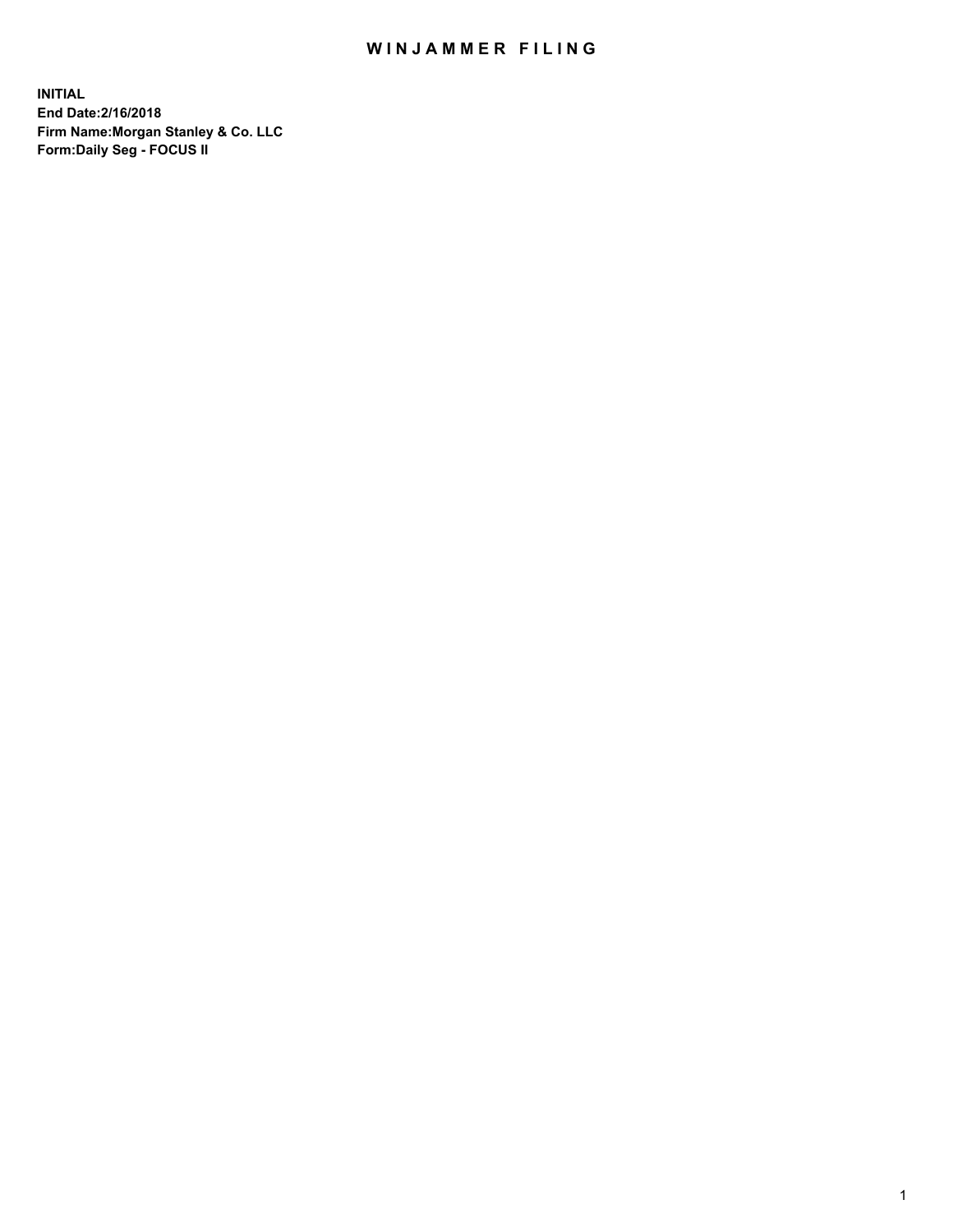#### **INITIAL End Date:2/16/2018 Firm Name:Morgan Stanley & Co. LLC Form:Daily Seg - FOCUS II Daily Segregation - Cover Page**

| Name of Company                                                                   | Morgan Stanley & Co. LLC     |
|-----------------------------------------------------------------------------------|------------------------------|
| <b>Contact Name</b>                                                               | Ikram Shah                   |
| <b>Contact Phone Number</b>                                                       | 212-276-0963                 |
| <b>Contact Email Address</b>                                                      | lkram.shah@morganstanley.com |
| FCM's Customer Segregated Funds Residual Interest Target (choose one):            |                              |
| a. Minimum dollar amount: ; or                                                    | 331,000,000                  |
| b. Minimum percentage of customer segregated funds required:%; or                 |                              |
| c. Dollar amount range between: and; or                                           | 00                           |
| d. Percentage range of customer segregated funds required between: % and %.       | 0 <sub>0</sub>               |
|                                                                                   |                              |
| FCM's Customer Secured Amount Funds Residual Interest Target (choose one):        |                              |
| a. Minimum dollar amount: ; or                                                    | 140,000,000                  |
| b. Minimum percentage of customer secured funds required:%; or                    |                              |
| c. Dollar amount range between: and; or                                           | 00                           |
| d. Percentage range of customer secured funds required between: % and %.          | 0 <sub>0</sub>               |
|                                                                                   |                              |
| FCM's Cleared Swaps Customer Collateral Residual Interest Target (choose one):    |                              |
| a. Minimum dollar amount: ; or                                                    | 92,000,000                   |
| b. Minimum percentage of cleared swaps customer collateral required:% ; or        | <u>0</u>                     |
| c. Dollar amount range between: and; or                                           | <u>00</u>                    |
| d. Percentage range of cleared swaps customer collateral required between:% and%. | 00                           |

Attach supporting documents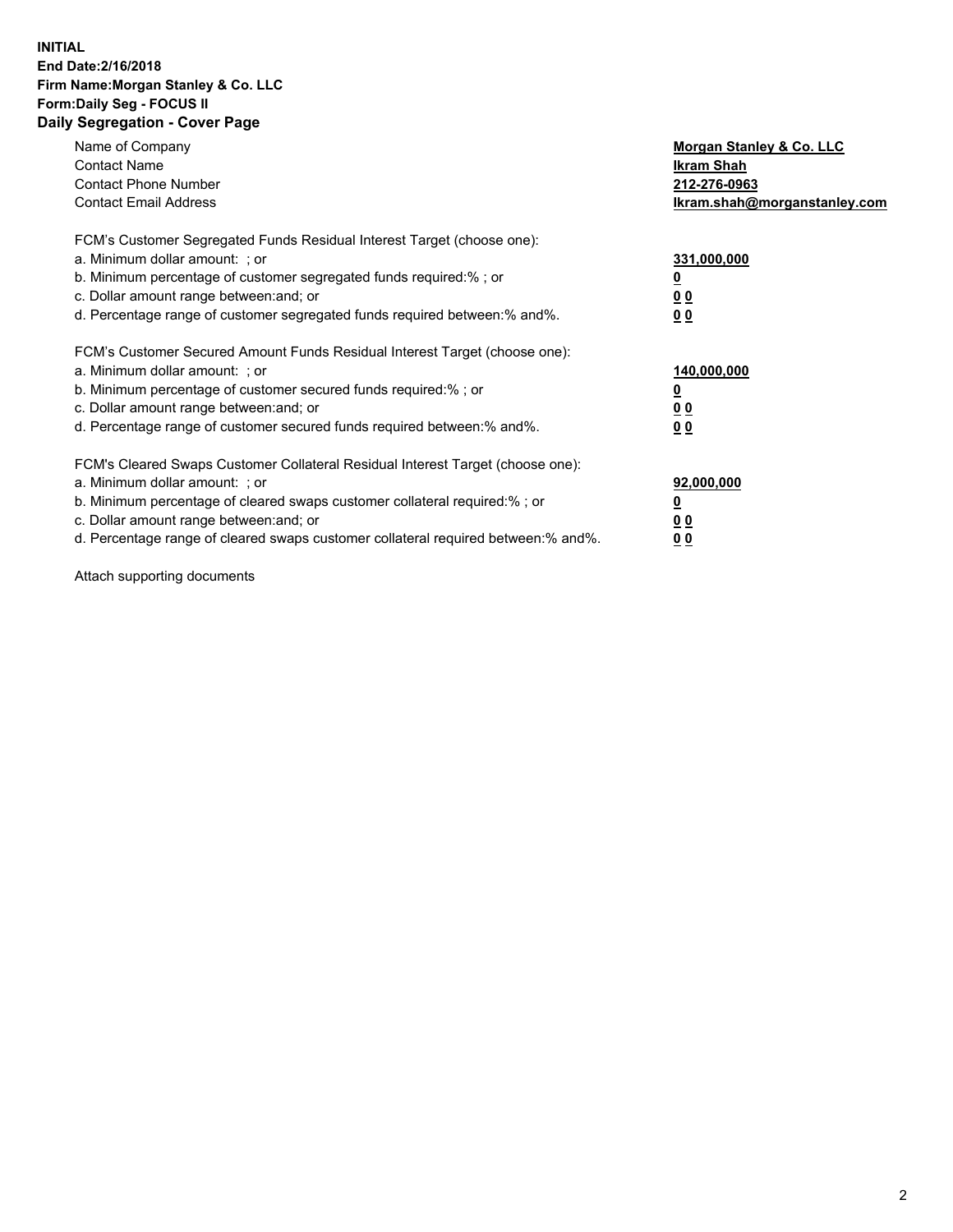## **INITIAL End Date:2/16/2018 Firm Name:Morgan Stanley & Co. LLC Form:Daily Seg - FOCUS II**

## **Daily Segregation - Secured Amounts**

|          | Pany Obgrogation Obbarba / 11110ani                                                                                          |                                           |
|----------|------------------------------------------------------------------------------------------------------------------------------|-------------------------------------------|
|          | Foreign Futures and Foreign Options Secured Amounts                                                                          |                                           |
|          | Amount required to be set aside pursuant to law, rule or regulation of a foreign                                             | $0$ [7305]                                |
|          | government or a rule of a self-regulatory organization authorized thereunder                                                 |                                           |
| 1.       | Net ledger balance - Foreign Futures and Foreign Option Trading - All Customers                                              |                                           |
|          | A. Cash                                                                                                                      | 3,564,632,127 [7315]                      |
|          | B. Securities (at market)                                                                                                    | 1,763,514,788 [7317]                      |
| 2.<br>3. | Net unrealized profit (loss) in open futures contracts traded on a foreign board of trade                                    | 175,692,151 [7325]                        |
|          | Exchange traded options                                                                                                      |                                           |
|          | a. Market value of open option contracts purchased on a foreign board of trade                                               | 27,888,977 [7335]                         |
| 4.       | b. Market value of open contracts granted (sold) on a foreign board of trade<br>Net equity (deficit) (add lines 1.2. and 3.) | -23,905,485 [7337]                        |
| 5.       | Account liquidating to a deficit and account with a debit balances - gross amount                                            | 5,507,822,558 [7345]<br>36,106,877 [7351] |
|          | Less: amount offset by customer owned securities                                                                             | -34,745,736 [7352] 1,361,141              |
|          |                                                                                                                              | [7354]                                    |
| 6.       | Amount required to be set aside as the secured amount - Net Liquidating Equity                                               | 5,509,183,699 [7355]                      |
|          | Method (add lines 4 and 5)                                                                                                   |                                           |
| 7.       | Greater of amount required to be set aside pursuant to foreign jurisdiction (above) or line                                  | 5,509,183,699 [7360]                      |
|          | 6.                                                                                                                           |                                           |
|          | FUNDS DEPOSITED IN SEPARATE REGULATION 30.7 ACCOUNTS                                                                         |                                           |
| 1.       | Cash in banks                                                                                                                |                                           |
|          | A. Banks located in the United States                                                                                        | 453,562,735 [7500]                        |
|          | B. Other banks qualified under Regulation 30.7                                                                               | 649,721,528 [7520] 1,103,284,263          |
|          |                                                                                                                              | [7530]                                    |
| 2.       | Securities                                                                                                                   |                                           |
|          | A. In safekeeping with banks located in the United States                                                                    | 308,388,521 [7540]                        |
|          | B. In safekeeping with other banks qualified under Regulation 30.7                                                           | 0 [7560] 308,388,521 [7570]               |
| 3.       | Equities with registered futures commission merchants                                                                        |                                           |
|          | A. Cash                                                                                                                      | 7,656,133 [7580]                          |
|          | <b>B.</b> Securities                                                                                                         | $0$ [7590]                                |
|          | C. Unrealized gain (loss) on open futures contracts                                                                          | $-1,429,567$ [7600]                       |
|          | D. Value of long option contracts                                                                                            | $0$ [7610]                                |
|          | E. Value of short option contracts                                                                                           | 0 [7615] 6,226,566 [7620]                 |
| 4.       | Amounts held by clearing organizations of foreign boards of trade                                                            |                                           |
|          | A. Cash                                                                                                                      | $0$ [7640]                                |
|          | <b>B.</b> Securities                                                                                                         | $0$ [7650]                                |
|          | C. Amount due to (from) clearing organization - daily variation                                                              | $0$ [7660]                                |
|          | D. Value of long option contracts                                                                                            | $0$ [7670]                                |
|          | E. Value of short option contracts                                                                                           | 0 [7675] 0 [7680]                         |
| 5.       | Amounts held by members of foreign boards of trade                                                                           |                                           |
|          | A. Cash                                                                                                                      | 2,645,779,599 [7700]                      |
|          | <b>B.</b> Securities                                                                                                         | 1,455,126,268 [7710]                      |
|          | C. Unrealized gain (loss) on open futures contracts                                                                          | 177, 121, 718 [7720]                      |
|          | D. Value of long option contracts                                                                                            | 27,888,977 [7730]                         |
|          | E. Value of short option contracts                                                                                           | -23,905,485 [7735] 4,282,011,077          |
|          |                                                                                                                              | [7740]                                    |
| 6.       | Amounts with other depositories designated by a foreign board of trade                                                       | $0$ [7760]                                |
| 7.       | Segregated funds on hand                                                                                                     | $0$ [7765]                                |
| 8.       | Total funds in separate section 30.7 accounts                                                                                | 5,699,910,427 [7770]                      |
| 9.       | Excess (deficiency) Set Aside for Secured Amount (subtract line 7 Secured Statement<br>Page 1 from Line 8)                   | 190,726,728 [7380]                        |
| 10.      | Management Target Amount for Excess funds in separate section 30.7 accounts                                                  | 140,000,000 [7780]                        |
| 11.      | Excess (deficiency) funds in separate 30.7 accounts over (under) Management Target                                           | 50,726,728 [7785]                         |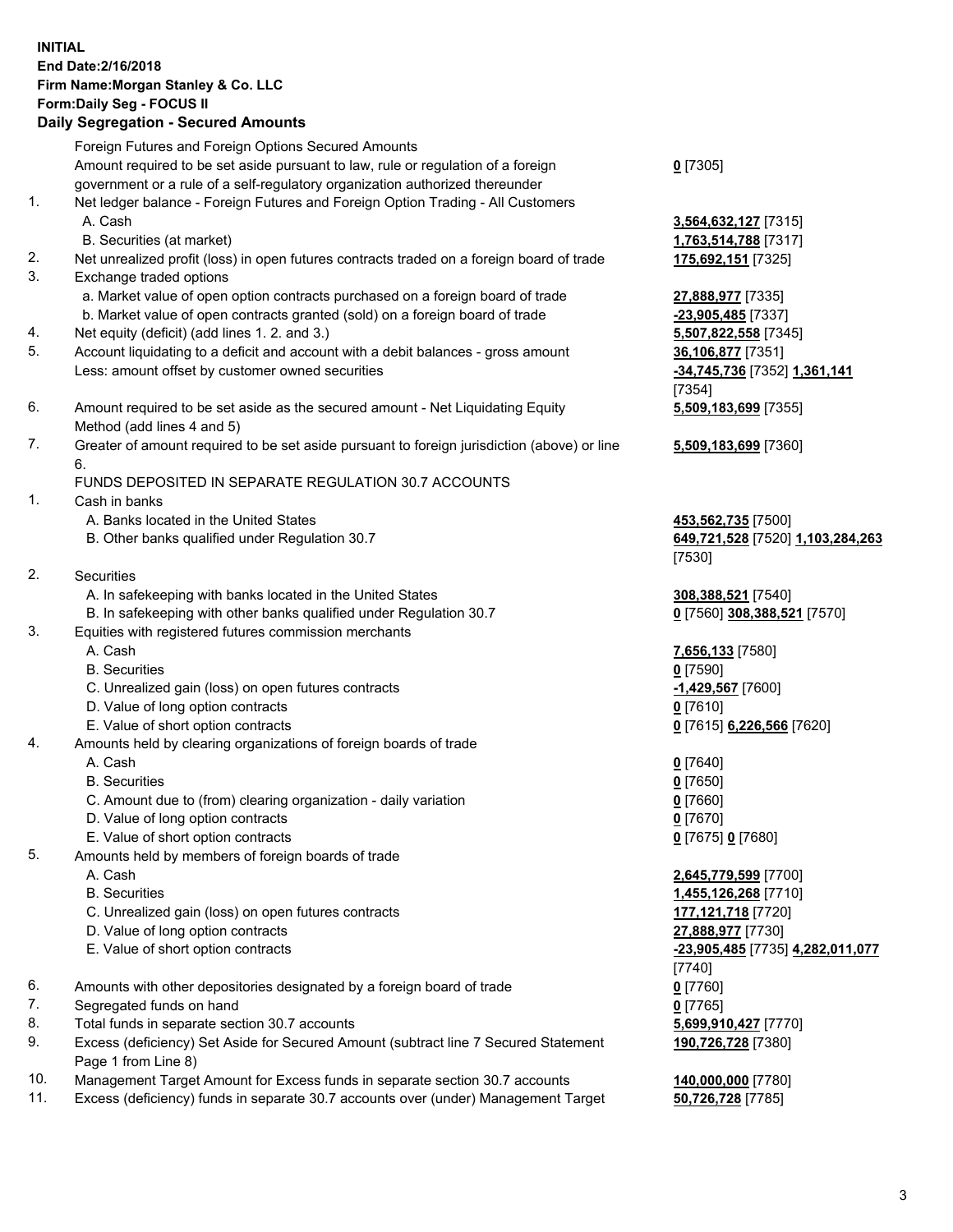## **INITIAL End Date:2/16/2018 Firm Name:Morgan Stanley & Co. LLC Form:Daily Seg - FOCUS II**

# **Daily Segregation - Segregation Statement**

SEGREGATION REQUIREMENTS(Section 4d(2) of the CEAct) 1. Net ledger balance A. Cash **10,806,118,592** [7010] B. Securities (at market) **5,397,130,189** [7020] 2. Net unrealized profit (loss) in open futures contracts traded on a contract market **-429,895,728** [7030] 3. Exchange traded options A. Add market value of open option contracts purchased on a contract market **477,609,877** [7032] B. Deduct market value of open option contracts granted (sold) on a contract market **-730,119,986** [7033] 4. Net equity (deficit) (add lines 1, 2 and 3) **15,520,842,944** [7040] 5. Accounts liquidating to a deficit and accounts with debit balances - gross amount **372,297,004** [7045] Less: amount offset by customer securities **-311,581,376** [7047] **60,715,628** [7050] 6. Amount required to be segregated (add lines 4 and 5) **15,581,558,572** [7060] FUNDS IN SEGREGATED ACCOUNTS 7. Deposited in segregated funds bank accounts A. Cash **4,626,023,062** [7070] B. Securities representing investments of customers' funds (at market) **0** [7080] C. Securities held for particular customers or option customers in lieu of cash (at market) **1,145,715,378** [7090] 8. Margins on deposit with derivatives clearing organizations of contract markets A. Cash **6,304,629,904** [7100] B. Securities representing investments of customers' funds (at market) **0** [7110] C. Securities held for particular customers or option customers in lieu of cash (at market) **4,251,414,811** [7120] 9. Net settlement from (to) derivatives clearing organizations of contract markets **-115,226,679** [7130] 10. Exchange traded options A. Value of open long option contracts **477,609,877** [7132] B. Value of open short option contracts **-730,119,986** [7133] 11. Net equities with other FCMs A. Net liquidating equity **3,061,606** [7140] B. Securities representing investments of customers' funds (at market) **0** [7160] C. Securities held for particular customers or option customers in lieu of cash (at market) **0** [7170] 12. Segregated funds on hand **0** [7150] 13. Total amount in segregation (add lines 7 through 12) **15,963,107,973** [7180] 14. Excess (deficiency) funds in segregation (subtract line 6 from line 13) **381,549,401** [7190] 15. Management Target Amount for Excess funds in segregation **331,000,000** [7194]

16. Excess (deficiency) funds in segregation over (under) Management Target Amount Excess

**50,549,401** [7198]